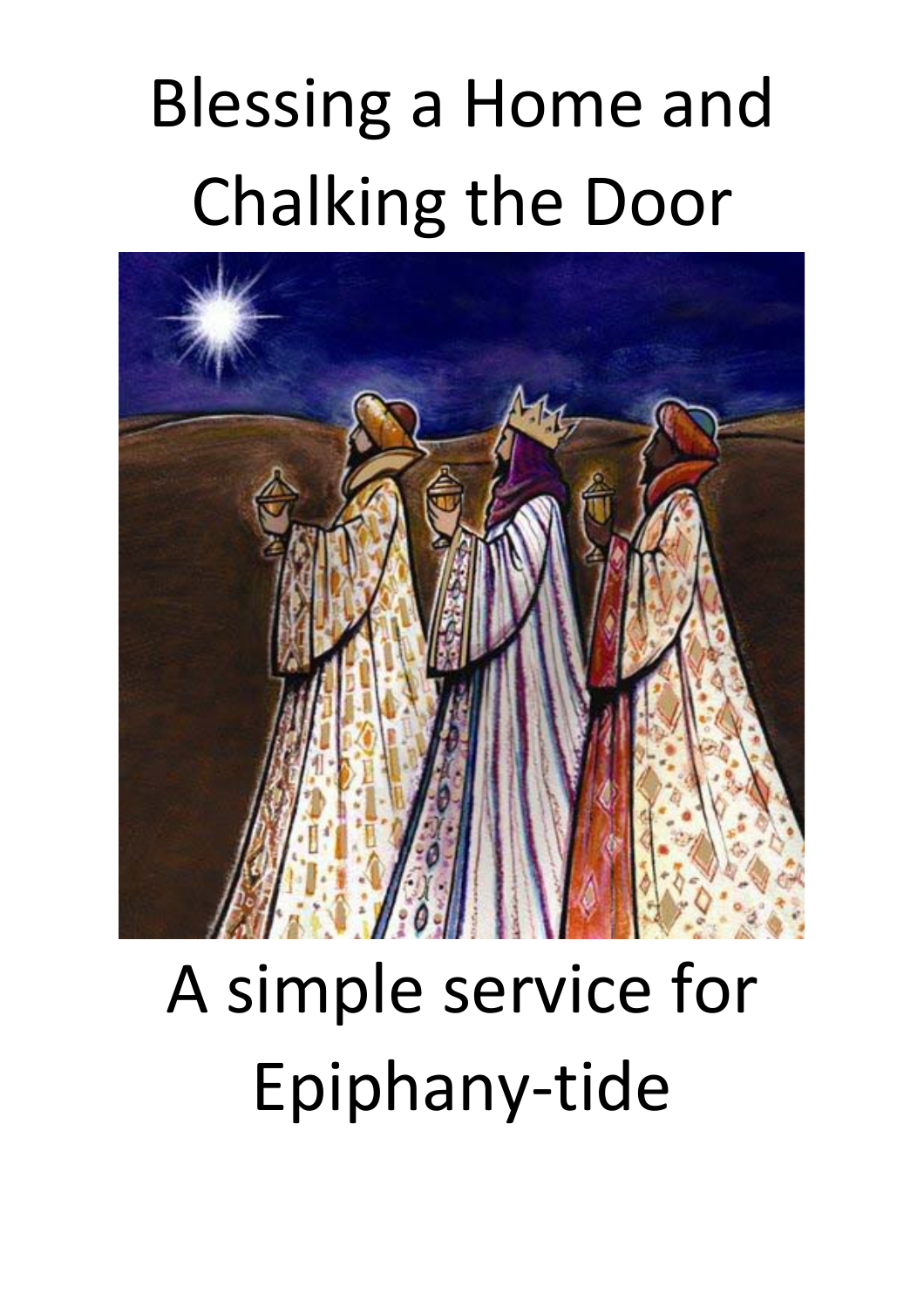#### **Introduction**

6th January is the Feast of the Epiphany, which recalls the visit of the Magi to see Jesus in Bethlehem. Epiphany means revelation – it is one of the ways that Jesus was revealed to the world.

Their arrival at the home where Jesus was staying prompted an Epiphany tradition of marking the doorways to our own homes with a reminder of that visit, and asking for God's blessing on the household for the coming year. We can use this simple service to ask God's blessing on our own homes.

## **Location: Outside the main door of the home**

Peace be to this place and to all who enter here.

**All Amen.** 

Gracious God, as you led the wise travellers to Jesus by a shining star, so make us a light in the world, leading others to worship Christ. We ask it in his name.

**All Amen.** 

### **Bible Reading from Matthew 2**

…after Jesus' birth, Magi from the east came to Jerusalem. They asked, 'Where is the child who has been born to be king of the Jews?'…King Herod sent them to Bethlehem…The star they had seen when they were in the east went ahead of them. It finally stopped over the place where the child was…The Magi went to the house. There they saw the child with his mother Mary. They bowed down and worshipped him. Then they opened their treasures. They gave him gold, incense and myrrh. But God warned them in a dream not to go back to Herod. So, they returned to their country on a different road.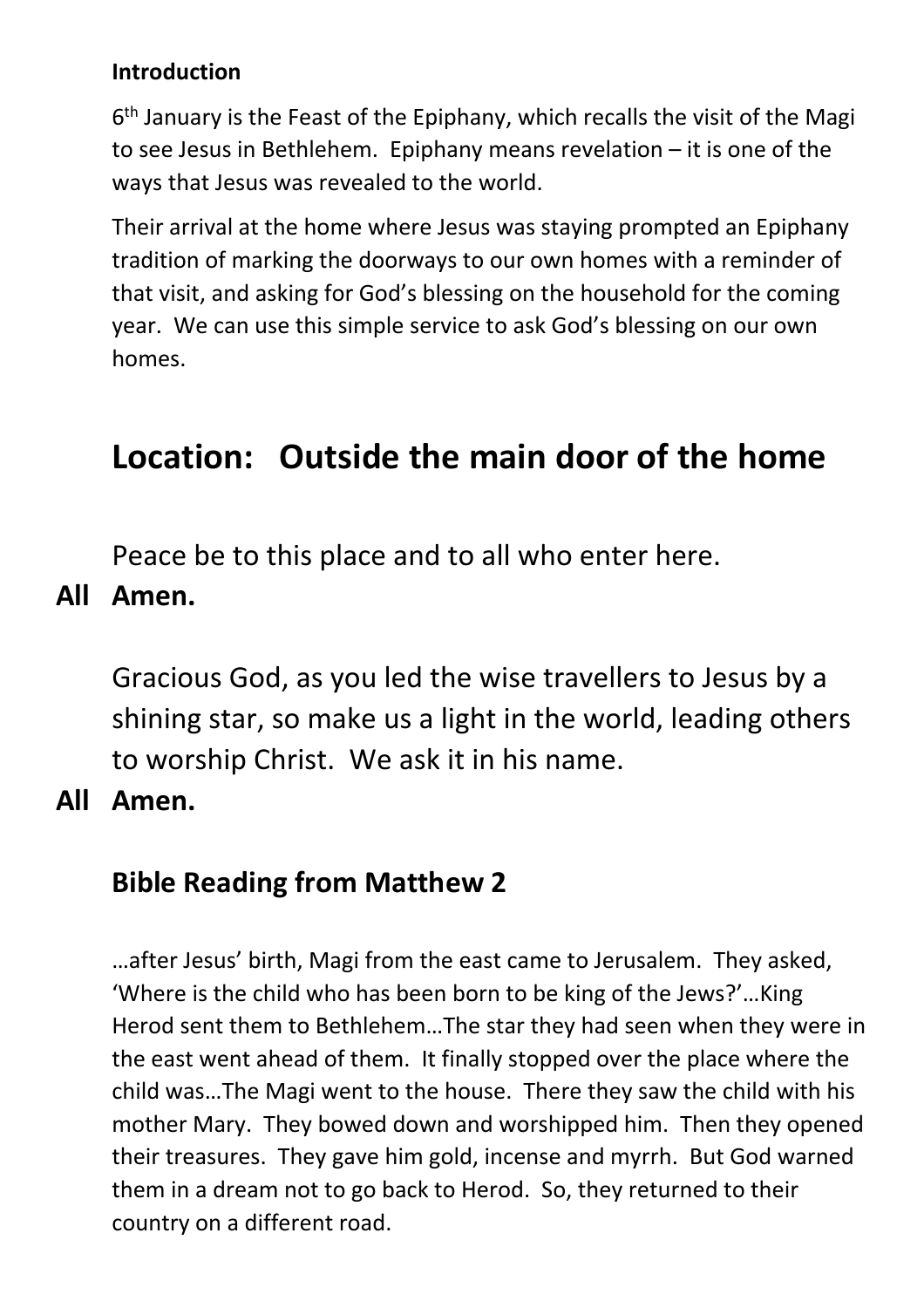## **Prayer**

Lord Jesus, Magi left home and safety to seek you. Help us to step out in faith this year. Lord Jesus, God protected you and the wise travellers from Herod's plans. Protect us from all evil this year. Lord Jesus, wise travellers offered gifts to you. We offer you all that we are this year.

**All Amen.** 

## **This verse from the Carol 'The first Nowell' may be said or sung:**

At Bethlehem they entered in, On bended knee they worshipped Him; They offered there in His presence Their gold and myrrh and frankincense.

## **Chalking the Door**

*Chalk is used to mark the door, or the doorframe, or the floor near the entrance, with this mark or something similar: The mark represents the year and the traditional names of the Magi – Caspar, Melchior and Balthazar.* 

#### *20 + C M B + 21*